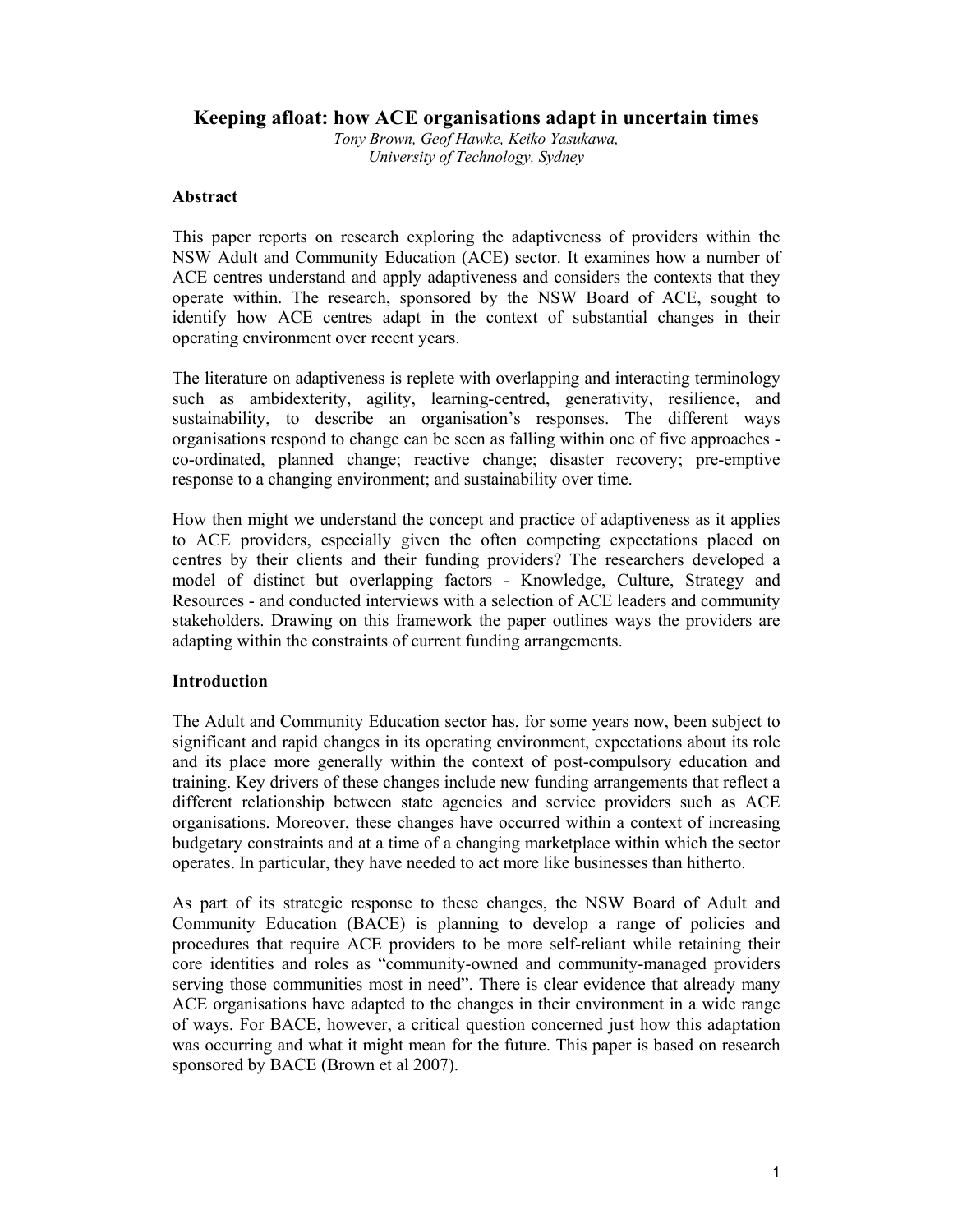We begin with a review of the literature on adaptiveness, from which we distilled a way of characterising forms of adaptiveness and a model of the factors affecting adaptiveness. We then provide a brief description of our research methodology, and present our findings from our field research with seven ACE colleges and their partners, and discuss these findings using the characteristics and models derived from the literature review. Finally we draw some conclusions about how adaptiveness in the ACE sector can be characterised, and what implications this presents for ACE and for policy directions.

## **Understanding "adaptiveness"**

The concept of adaptiveness is a relatively recent one in examining organisational development and in particular the development of education and training providers. Early expressions of the concept focussed mostly on the adaptiveness of individuals to changing economic and social factors such as changes in work and the availability of new information and communication technologies. Much contemporary theorising about the learning process rested on individual adaptation to a changing environment. More recently the focus has shifted to how organisations adapt to similar pressures.

Senge set out the basic rationale for learning organisations in his landmark book *The fifth discipline*. He argued that in situations of rapid change only those organisations that are flexible, adaptive and productive will excel (Senge 1990, p.4). For a "learning organization it is not enough to survive, 'survival' or 'adaptive learning' is a necessity", and further it must be accompanied by what he calls "'generative learning', learning that enhances the capacity to create" (Senge 1990, p.14).

Following Senge, Stephan Haeckel set out the 'sense-and-respond' concept of adaptive business design in 1992, further elaborating on it in *Adaptive Enterprise* (Haeckel 1999). He argued that a rapidly changing marketplace makes it impossible for any business to thrive for long just by making products and selling them. "It does not matter how good you are at making widgets if the market for widgets disappears or if your competitors offer dramatically new and improved widgets faster than you can" (Haeckel 1999).

In considering the concept of adaptiveness in relation to organisations we can distinguish between two domains, firstly the internal operations of the organisation and what features can be identified that assist an organisation to develop the capacity to adapt, and secondly, how organisations adapt to external influences. Gibson and Birkinshaw suggest that successful organisations are those that are efficient in their management of business demands, while also adaptive to changes in their environment. They describe this ability to succeed in a dynamic environment as being ambidextrous, and argue that organisations need to simultaneously develop structural and contextual ambidexterity (Gibson and Birkinshaw 2004, p.209). Denton suggests that while rigid rules, regulations, routines, and strict lines of authority can help maintain organisational order, systems must provide the support for individuals to act and think independently. The more characteristics an organisation draws on the more adaptive they are, and what gives added value is where those characteristics are interrelated (Denton 1998, p.84).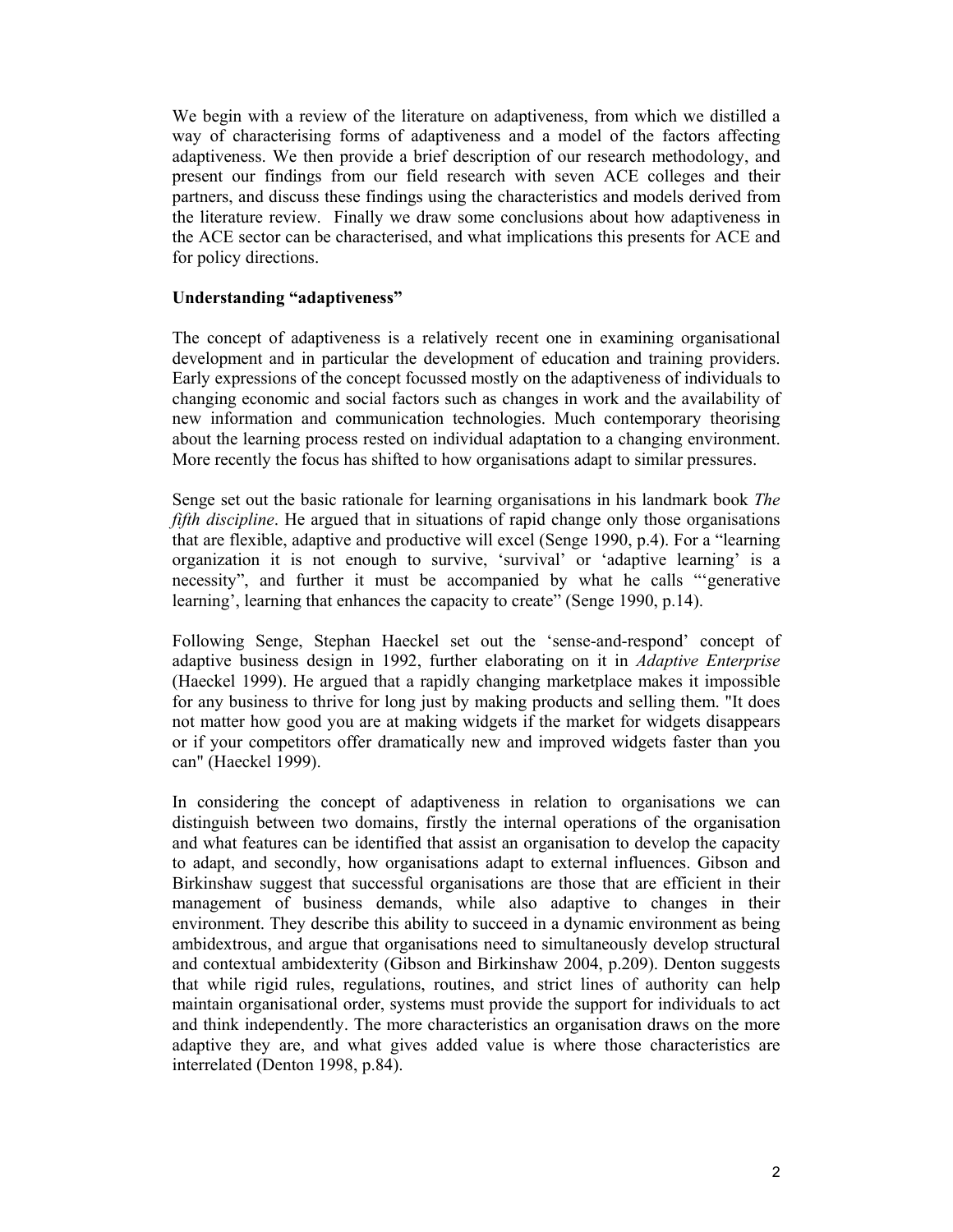A number of recent studies of education and training organisations are similarly seeking to identify characteristics associated with organisational adaptiveness relevant to the Australian context. These include examining changes to the organisation of work, the composition of the labour force, and modes of employment, and the particular impact they are having on vocational and adult education providers and the services they provide (Hall, et al. 2000). Similarly the impact of what is described as 'merging 'bottom-up' initiatives with 'top-down' strategies', is being investigated (Figgis, in progress). Others have posited a model of sustainability for VET organisations that has three core organisational characteristics - innovative, adaptive and networked (Landy and Fitzgerald 2004). Mulcahy reports on the changing character of work within VET organisations, and suggests that what might be called innovative VET management is directed to creating conditions for the convergence of commercial and social/community values (Mulcahy 2003).

Toner and his colleagues concluded that Group Training Organisations (GTOs) were 'highly adaptive and responsive' to a changing policy and commercial environment (Toner, et al. 2004). Growth in their operations over the past decade are presented as evidence of this. They noted that GTOs are less financially dependent on government grants for core functions relying instead on accessing government funds aimed at labour market and training programs. Their findings touch on concerns that are relevant to the broader mission that ACE has traditionally espoused.

The notion of an organisation that responds effectively to change is one that is widespread in the literature. However, the understanding of this phenomena and explanations for it vary greatly and a key reason for this is that the particular concerns being addressed by the authors range from concerns about the organisation's response to crises to concerns about long-term change. Consequently, the literature is replete with overlapping and interacting terminology including: adaptability; ambidexterity; agility; learning-centred; generativity; sustainability; resilience; and emergence.

These different approaches are shaped by the extent to which they are derived from one of three distinct metaphors that characterise the way an organisation is conceived as operating. The first of these adopts the metaphor of the "learning organisation" and is focused on the collective, super-ordinate learning that occurs within an organisation above and beyond the learning of its individual members. The second adopts a biological metaphor that attempts to explain and understand organisational dynamics using concepts from biology that describe the behaviour of complex organisms in attempting to evolve and adapt to changing environments. Some argue this is a necessary development to counter the lack of forward planning in a "learning organisation" approach (Vogelsang 2006). Others (such as Rahi 2003) simply argue that the methodologies developed in biology provide powerful tools to help predict and plan organisational behavior. The third dominant approach derives from computer science approaches that employ autonomous adaptive agents that operate independently within computer software systems, and interactively with each other and their environment (e.g. Epstein 2003).

The key feature that characterises all these approaches to adaptability (or of the other terms) is that it involves finding or developing solutions that lie outside the current way in which the organisation operates. When translated into organisational terms, it is common for authors to propose that these solutions should involve both structural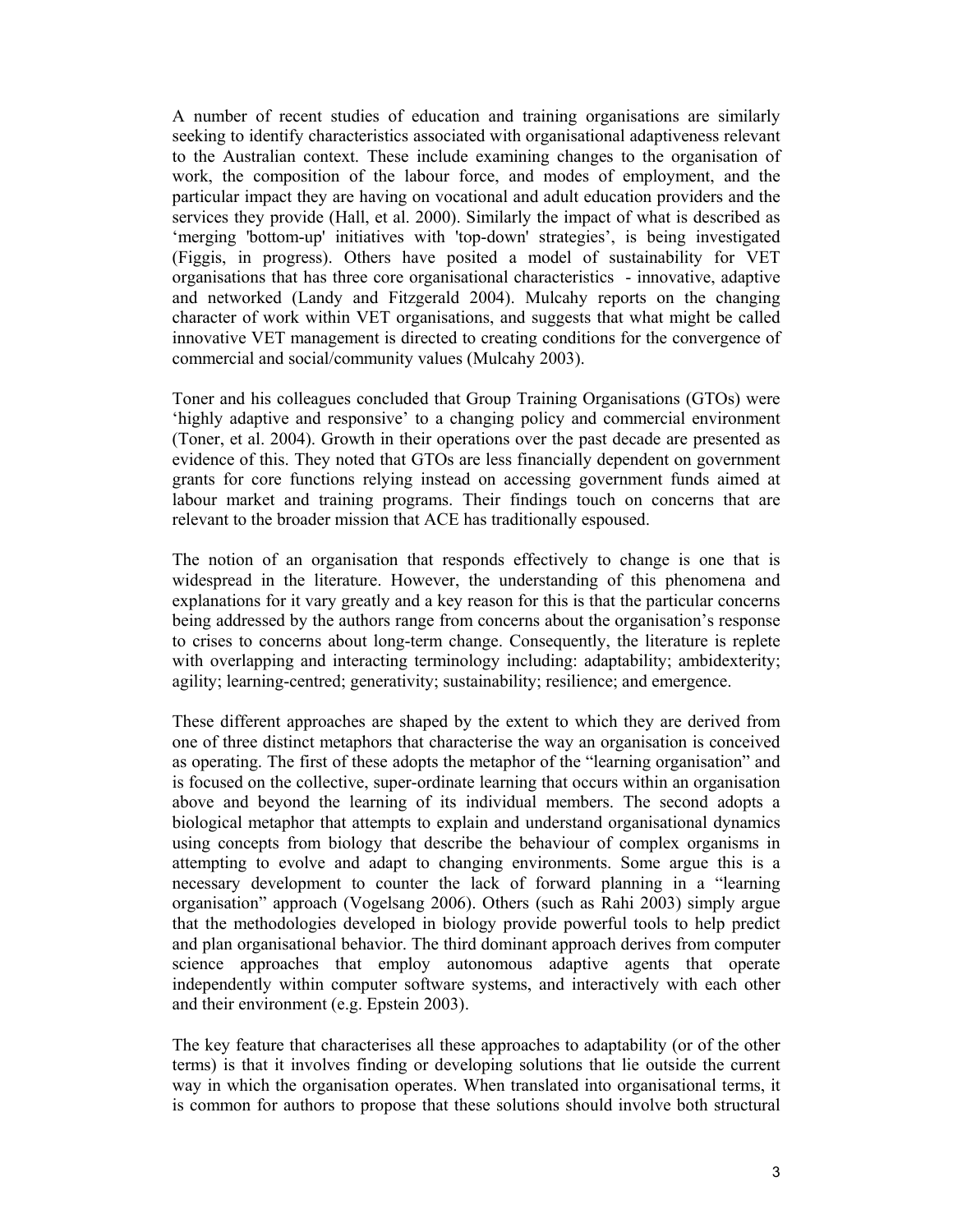and cultural change. Indeed, many argue that the changes to cultural practices within the organisation are the most fundamental (Boreham and Morgan 2004).

This literature has formed the basis for a number of potential ways in which one could conceptualise "adaptability" and, in the next section, we propose one potentially useful framework that could assist ACE organisations to think about how they are positioned and what strategies they could adopt to respond to the uncertainties of their operational environments.

## *A framework for thinking about "Adaptiveness"*

Our approach to identifying the factors associated with adaptability has been shaped by those authors in the literature who have attempted to move beyond exhortation and have attempted to hypothesis the specific indicators of adaptability within organisations. While based largely on studies of for-profit firms, we have reorganised these, based in part on Hamel's model (Hamel & Valikangas, 2003) to provide a set of factors that we believed to be meaningful in the specific context of ACE.

| <b>KNOWLEDGE</b>                             | <b>CULTURE</b>                                |
|----------------------------------------------|-----------------------------------------------|
|                                              |                                               |
| Awareness of what is occurring in the        | A culture that is aimed at growth and accepts |
| environment and of the implications for      | that this may mean the diversion of           |
| the organisation of the changes.             | resources from one activity to another.       |
| Awareness of alternative possibilities       | A culture that is opportunity-driven          |
| <b>STRATEGY</b>                              | <b>RESOURCES</b>                              |
| A compelling vision/strategy based on clear  | Promote and mobilise human talent and         |
| leadership and which constantly opens up     | creativity                                    |
| new strategic growth opportunities.          | Maximise effective and efficient<br>use<br>Ωt |
| Taking calculated risks                      | resources                                     |
| Flexible networking and partnering<br>within |                                               |
| strategic alliances.                         |                                               |

**Table 1: Draft model of factors affecting adaptability** 

## **Research method**

The first phase of the project reviewed published research, policies, official statistics and documents. This provided background and informed the development of a conceptual framework used to capture, describe and analyse the relationships and dynamics of adaptive ACE organisations.

The second phase consisted of data collection and analysis. Semi-structured interviews were conducted with the Principals of two metropolitan (one in the inner city, the other in the larger metropolitan area), and five regional ACE colleges (one in a large regional centre, the others in smaller regional areas), and representatives from six partners nominated by the college principals. These included a medium sized manufacturing business, a local council, a government agency, a TAFE college, and two neighbourhood centres (one regional, one metropolitan). Their data provided a cross-check on the information provided by Principals.

The Principals and partners were interviewed in order to identify instances of how they were adapting to the changes they had experienced. The data was examined with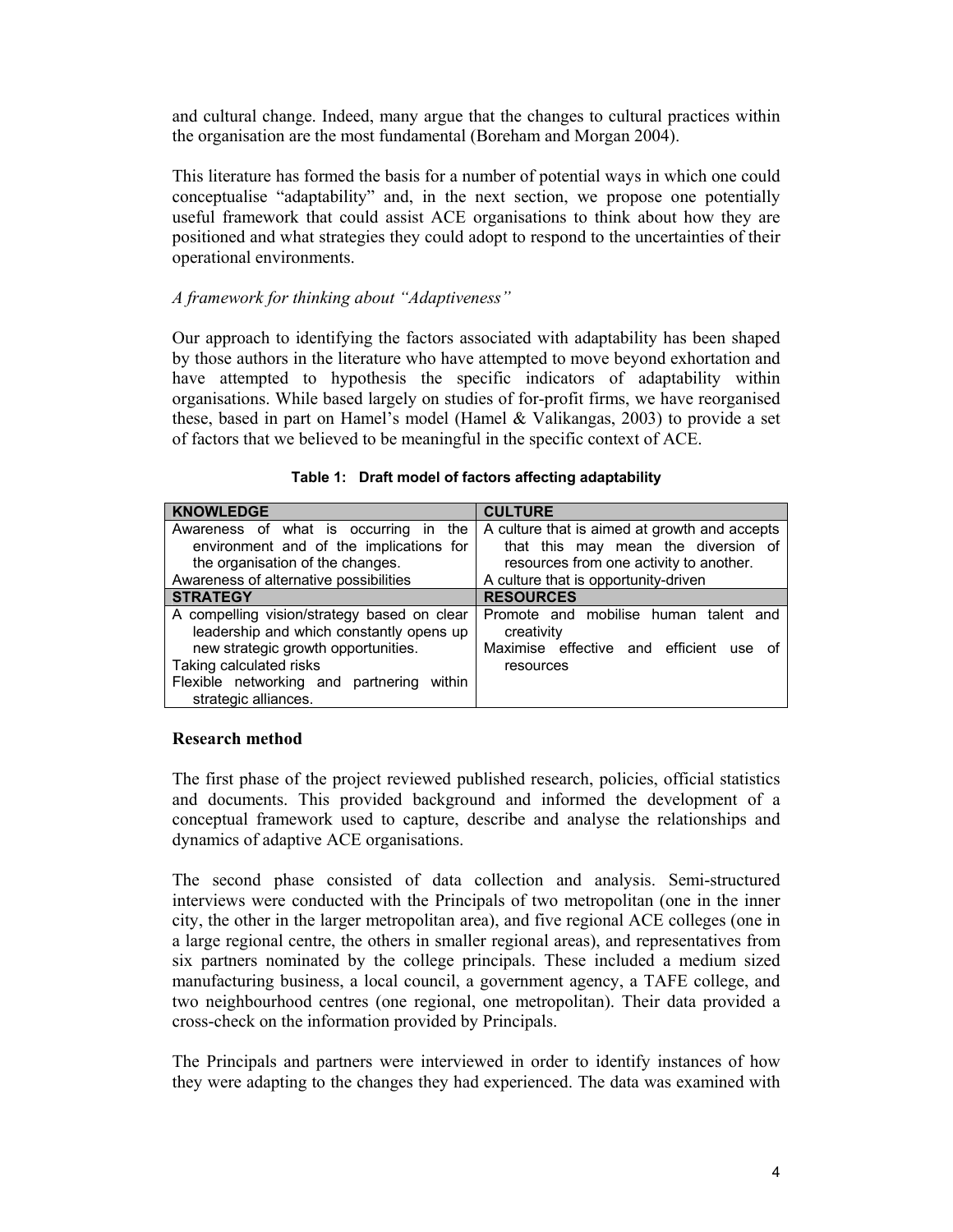reference to the framework, and key themes and conclusions about the characteristics of adpativeness in ACE colleges were derived.

## **Findings**

## *Knowledge*

Nearly all the colleges in the study had undergone significant operating changes in the past five years or had managed the transition of new leadership and direction within their organisation. One College had moved from being insolvent to being in a sound financial position and looking to purchase its main street building; another smaller regional centre had merged with a neighbouring provider and was providing education services outside the region; another mid size provider was delivering accredited training offshore; and four had recruited new Executive Officers. All those interviewed were able to point to demographic changes in their area; the changing and expanding network of adult and vocational provision in their area; how technology was being used to broaden the profile and administration of Centres; how marketing ACE courses was constantly being reviewed; and the impact of non-education changes such as increased petrol prices and interest rates on their operations.

The most profound change experienced by the colleges, and commented upon by all Principals, was the decreased BACE funding, historically the most significant funding source outside student fees. The Principals expressed a strong sense of accountability to their local community and believed that the funding changes jeopordised their capacity to meet their community's general education needs. This made it imperative for the colleges to be able to pick up signals about threats and opportunities both within their own immediate communities, and more broadly at the state and national policy levels. The extent to which colleges had been able to respond successfully to these signals varied. Some organisations were actively involved in networks that "amplified" the signals, others were less proactive and relied on information through formal channels. In the latter case, they often faced situations that were already "faits accomplis" forcing them to react to situations rather than being prepared for them.

One regional College typified a systematic approach to knowledge and information gathering. It had regular meetings with the local business community to identify their needs, sought out information about broader contextual trends from research reports, used statistics and regional organisations' research for indicators of future areas of growth for the region. The College had used this information to develop a new accredited course in an emerging niche market that had also led to spin-offs into other general education courses. This level of research was not possible for smaller colleges, and for those colleges, some initiatives were based on taking a "good guess" approach based on information that was not gathered in particularly systematic ways. In all cases, the colleges drew heavily on their networks of experts for information about future needs and trends in their areas.

The colleges have been exploring alternative approaches to program provision. A strategy adopted by some was to build a core program around long-standing ACE offerings where they already derive a large part of their income from student fees, and around this construct a collection of subjects that may come or go as demand rises or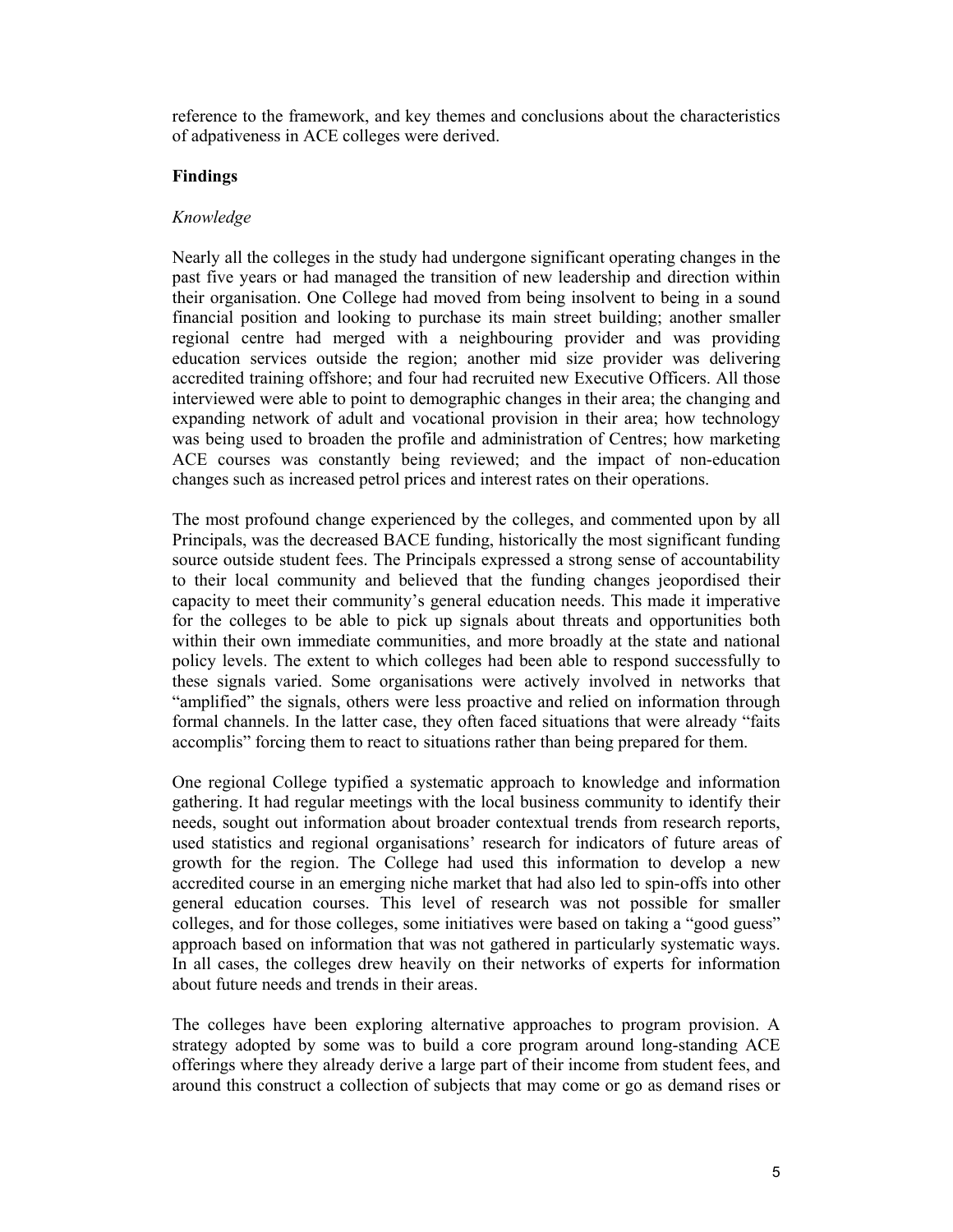falls. These programs are less certain as income sources but provide a level of flexibility that allows them to respond flexibly to their market.

One larger regional College embarked on a very different project when an application for a 12 month youth project was rejected. Dissatisfied with the very nature of shortterm project funding, and in particular as a means of addressing young people's needs the College decided to establish its own Year 11 and 12 alternative school. The College successfully approached the Federal government for recurrent funding and now provides a high school education for thirty-six students who had stopped attending school and in most cases had stopped living at home.

## *Strategy*

The colleges all had a commitment to meet their community's educational needs that reflects the distinctive nature of the sector. They also had a broad common strategy to diversify their income sources so that they could become less dependent on BACE funding. They viewed cross-subsidisation from VET courses to the inadequately funded general education courses as a necessary strategy. Their sense of accountability and commitment to the community through the continued provision of general education courses did not seem diminished by declining government support in this area.

The Principals saw the need to constantly search for new strategic growth opportunities as a key to survival, reflecting a change in the way some Principals saw themselves. One said that she was qualified as an adult educator and did not feel that being entrepreneurial came naturally for her, nor did she feel that was what she would ideally like to be doing.

While almost all of the colleges had moved into new program areas and were actively looking for new and emerging opportunities, in almost all cases the scope for achieving significant growth was limited by the size of the organisation and the proportion of available funds at its disposal to take risks in areas that might not pay off. Thus all colleges were aware that their entry into tendering for courses and being entrepreneurial carried risks. However, the Principal's capacity to assess and manage the risks in informed ways was limited and they relied on chance access to people with financial and business expertise, such as their Board members or contacts in their local communities.

Colleges were taking greater risks as funding was cut. As well as developing a range of more co-operative and collaborative local relationships, the providers were involved in real competitive relationships with a number of other educational providers in their area. As one partner observed – "it's a crowded (training) sector here...there are lots of private RTOs...its when they (the college) start to mirror private RTOs and start to be aggressive and drive prices down that I get concerned."

Principals acknowledged the role that networking and partnerships had in the work they did, and pointed to examples of working partnerships that ranged from working with other community organisations, other education providers, local state and federal governments, and with local business and industry. The small regional College developing a specialisation in accredited childcare, or the larger regional college's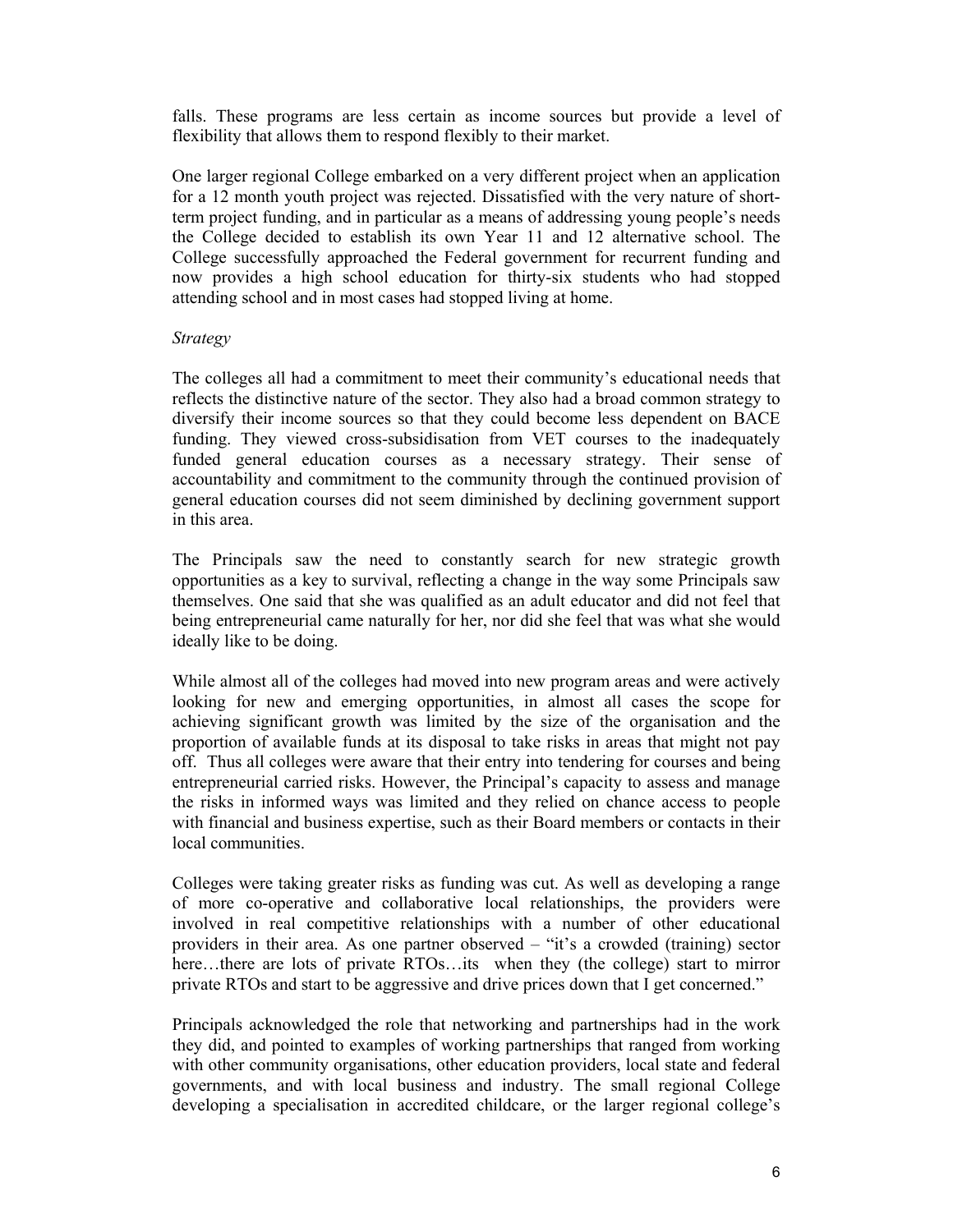concentration on developing local business partnerships, or the inner city College that had developed award winning programs in equity education highlighted that decisions about partnerships were now being guided by strategic thinking rather than because 'it seemed like a good idea'. What was "strategic' fell into two categories. One was the type of alliance that would secure an additional income stream, and some colleges were entering fields that went beyond their traditional areas of activity.

The other type of alliance was that which helped the colleges to better understand and meet the needs of their communities. Alliances with other local community organisations could give the college greater credibility in their community. However, these were often alliances among under-resourced organisations, and their ability to implement programs of mutual interest rely on the cross subsidisation made possible by the first type of strategic alliance.

#### *Culture*

The ACE providers did not see growth, of itself, as a primary objective. Continuing to grow in order to build additional resources and a stronger foundation to be able to service its community was however an important focus.

Few of these organisations would wish to be involved in a shift of focus "from excellence to opportunity-driven". Indeed, all were strongly committed to maintaining the highest possible standards, yet many expressed concern that the pressures under which they were operating increasingly made this focus a difficult one to maintain. However, some also accept that their behaviour is now much more "opportunitydriven" than had been the case and are able to give recent where they had identified a potential opportunity, had developed a proposal in response and had been successful in gaining additional funding to support their extension into a new area of activity.

## *Resources*

The staff of all the ACE providers were seen by management as being their key resource and as such, were valued and supported. However, few had the capacity to take the more active developmental role with the staff that they would wish. The Principals indicated that where possible they gave teaching staff opportunities to engage in new areas of activity but none indicated that they were in a position to fund staff to undergo training or other development activities. Indeed, one commented that: "We're very lucky, really, because we benefit from the learning and development that many of our staff undergo in other employment or at their own expense."

All the interviewees demonstrated a strong commitment to a conservative financial management strategy. Most indicated that there were checks and balances in place to ensure that there was external oversight of financial transactions. One noted that, "almost all our non-fee funding comes to us from some form of public purse and all of these funding bodies have strict accountability requirements that often don't allow us to operate with a surplus. When, sometimes, we do accumulate a surplus, there is no thought of spending it. Who knows, next year we might be operating at a loss, or, suddenly, some long-standing funding source might disappear. These surpluses are important to allow us to survive until we can find some new direction."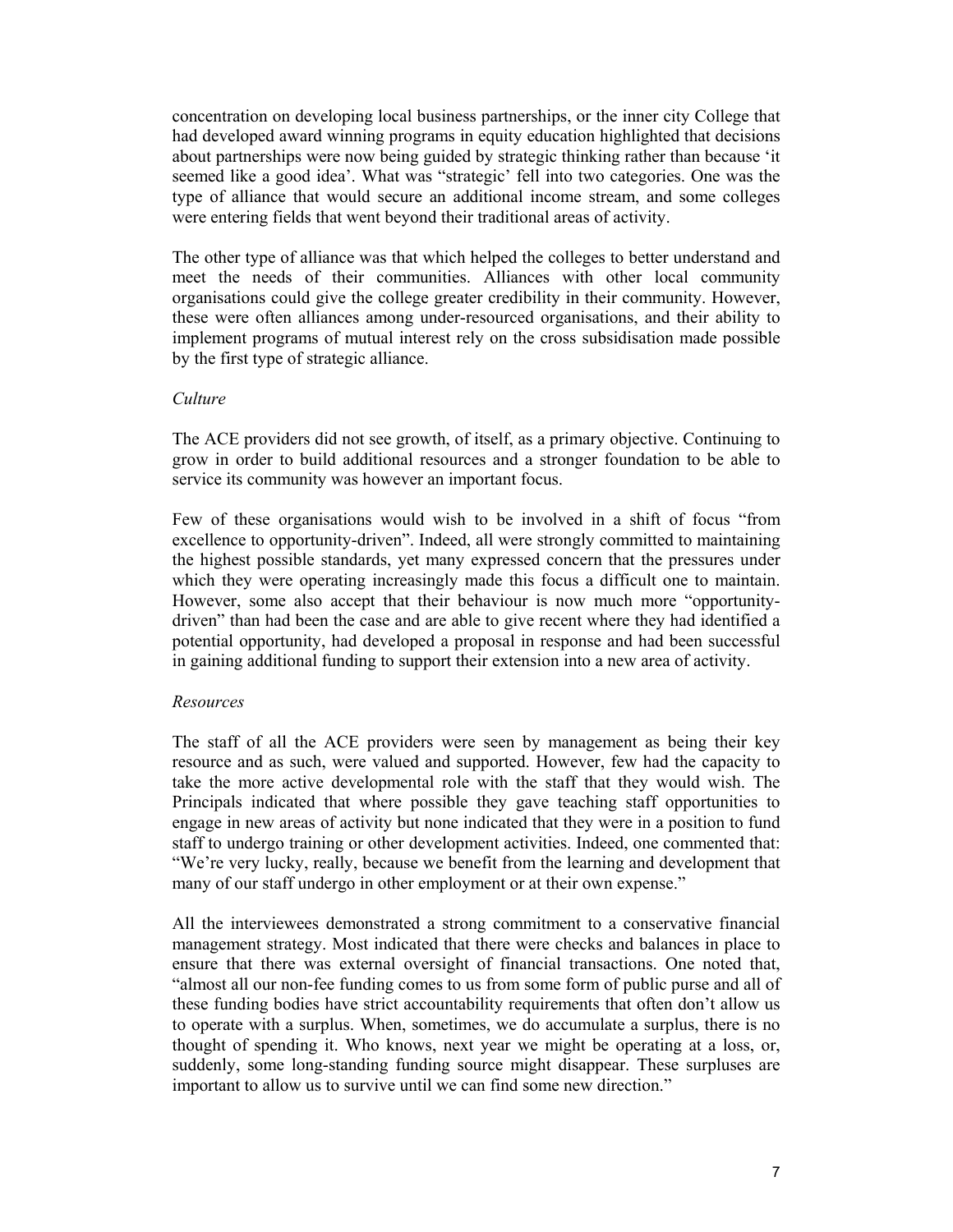The challenge they faced was how to develop strategies to make the most of their existing resources in the context of the financial uncertainty they were experiencing. This emerged as a particular problem in refurbishing accommodation to meet special learning needs or to meet the expectations of commercial clients.

## **Conclusions**

The information gathered from ACE Principals and a selection of partner organisations shows that colleges are adopting different ways of adapting to their changed circumstances that reflects their different environments, different communities, different organisational structures and traditions, and different leadership approaches.

Viewed one way these educational organisations can be seen as constantly working on new ways of meeting an important need in the national education and training framework. The national data collection shows the scale of this effort, which is being achieved under difficult financial pressures.

A series of cuts in state government grants since 2004 combined with a high level of exposure to changes in the economy, such as interest rate and petrol price rises, and therefore the availability of disposal household income, means that ACE centres are in a fragile financial position. The centres can be roughly equally divided between micro organisations, small organisations and medium to large size organisations. The precarious position of many colleges can be seen where half of all providers break even which means there are little reserves to meet any unanticipated downturn in business, and where the other half operate on a loss, or profit of less than 5% of income.

In this context the number of ACE centres, with a direct funding relationship to the Board, has steadily declined in the past fifteen years from around 75 to 57 providers. Some simply collapsed, others have merged with neighbouring colleges. In some regional areas the number of community education centres has halved, while in some metropolitan areas some colleges have moved into absorb colleges that have ceased to exist with, in some cases, the surviving college covering a large geographical area and moving beyond what would previously have been considered serving a defined community territory.

A noticeable change during recent years has been the arrival of new 'leaders' in the field. Where once ACE Principals had been primarily educators or former schoolteachers moving into adult education management, Colleges in recent years have appointed professional managers to run a business. Inevitably this has meant new strategies and business procedures have been introduced in the field. However there remains an important continuity with the past and that is the reliance on the Principal/leader to set directions, establish and continue community partnerships and networks; build and cohere small team of educators; be accountable for financial management; set or guide marketing directions and introduce new technology to support innovation. The Principals continue to operate with a very small number of support staff and take on a large responsibility in getting the direction and settings right.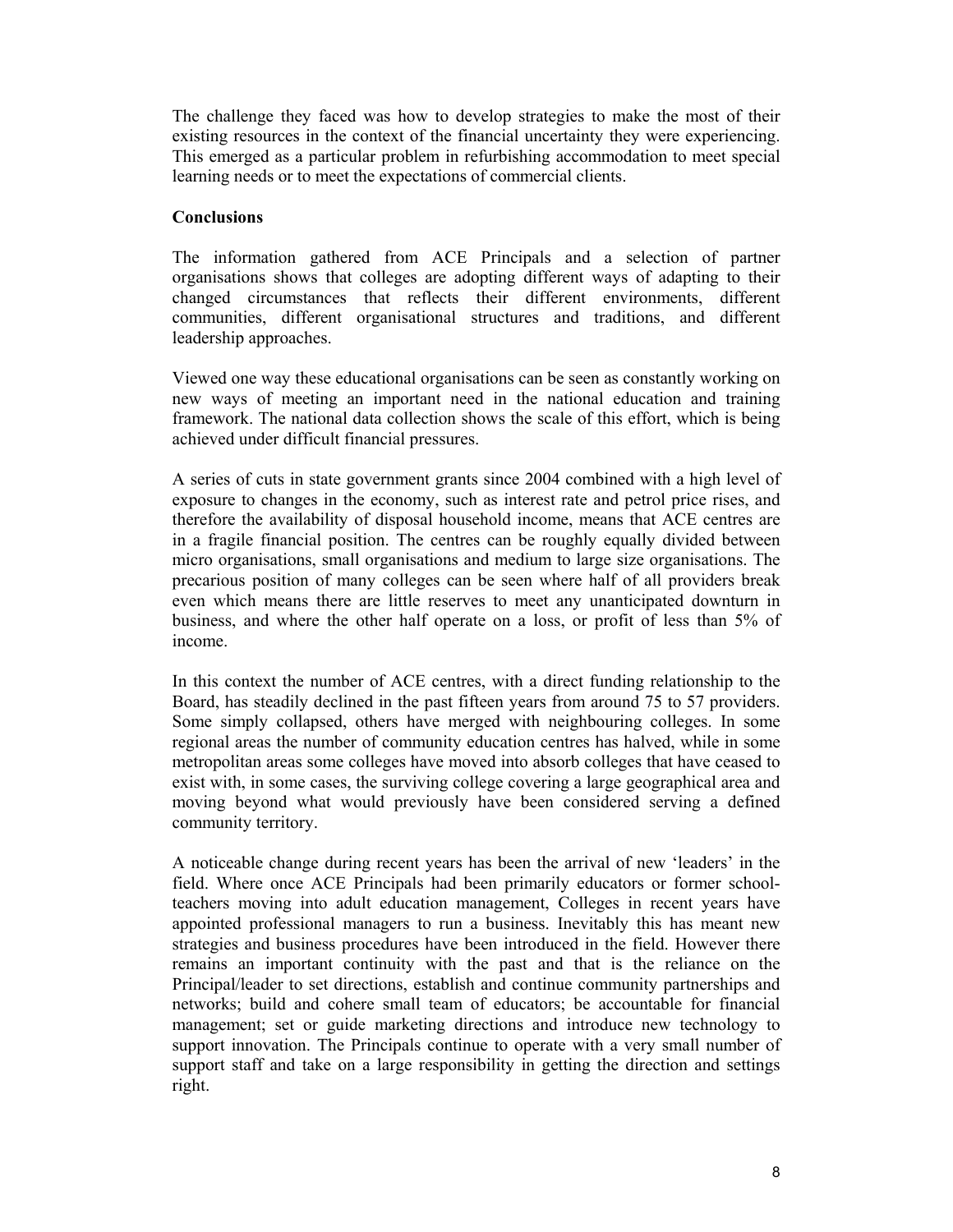There is another way of assessing the position that the ACE centres find themselves in, and that is a question of their ongoing viability. Adaptiveness is not a simple pervasive concept, it derives from its context, and the context for the large majority of ACE colleges is that they are organisations adapting in a very challenging environment. In this context we can conclude with some general observations about the framework of factors affecting adaptability and its relevance for ACE organisations:

- *Knowledge*. There is limited and filtered knowledge of overarching policy development and wider market opportunities. There is however good knowledge of local circumstances and opportunities within the provider's community. Therefore the range of choices available to the ACE organisation is often constrained.
- *Culture*. There is no inherent resistance within the Colleges to adapt, and this is a positive aspect of ACE organisations. What is more the case is the context of insecurity and uncertainty that has created an approach more oriented to survival rather than innovation or growth, which are aspects of the organisation's culture but not its core concern.
- *Strategy*. In such highly uncertain and variable environments ACE organisations can't really strategise other than to be as responsive and flexible as possible. This is very evident in the area of risk management where the predominant concern is around the loss of government funding, but not on for example the loss of a CEO, failure of the online enrolment systems or loss of critical databases; or a crisis affecting local partnerships. A planning process is common yet the resulting plan is something that too often 'goes out the window' as it cannot sustain or withstand the pressure of a changing environment
- *Resources*. The lack of resources for most ACE centres is so acute that many struggle to even invest in the resources they have, such as staff, facilities, and technology. In this situation it is perhaps wisest that ACE centres are generally risk averse rather than risk takers as their ability to absorb any loss is extremely limited and it is one more factor limiting the scope of their adaptiveness.

While the ACE colleges currently exhibit positive examples of adaptive behaviour it would be more accurate to describe them as highly effective survivors and opportunity takers. It is doubtful they could be anything else given the lack of certainty that surrounds them as organisations.

## **Acknowledgements**

The authors acknowledge the valuable research assistance of our colleague Andrew Chodkiewicz, the ACE College Principals; and support from the NSW BACE.

# **References**

Boreham, N. and Morgan, C. (2004). A sociocultural analysis of organisational learning. Oxford review of education, 30:3, 307-325.

Brown, T., Chodkiewicz, A., Hawke, G. and Yasukawa, K. (2007) Adaptive ACE organisations: responding to uncertainty. Sydney, NSW Board of Adult and Community Education.